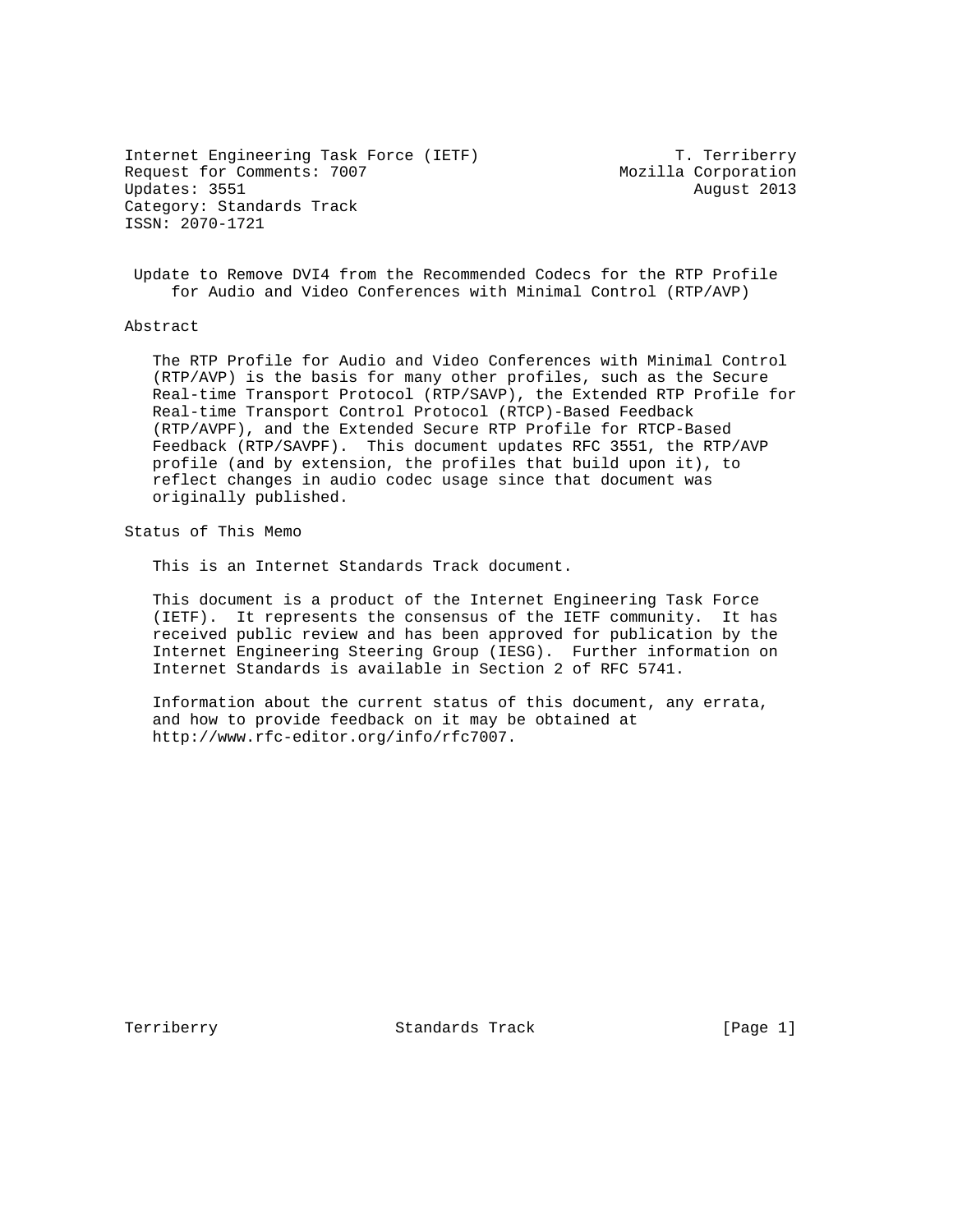RFC 7007 RTP/AVP Codecs August 2013

Copyright Notice

 Copyright (c) 2013 IETF Trust and the persons identified as the document authors. All rights reserved.

 This document is subject to BCP 78 and the IETF Trust's Legal Provisions Relating to IETF Documents (http://trustee.ietf.org/license-info) in effect on the date of publication of this document. Please review these documents carefully, as they describe your rights and restrictions with respect to this document. Code Components extracted from this document must include Simplified BSD License text as described in Section 4.e of the Trust Legal Provisions and are provided without warranty as described in the Simplified BSD License.

### Table of Contents

### 1. Introduction

 [RFC3551] says that audio applications operating under the RTP/AVP profile SHOULD be able to send and receive PCMU and DVI4. However, in practice, many RTP deployments do not support DVI4, and there is little reason to use it when much more modern codecs are available. This document updates the recommended audio codec selection for the RTP/AVP profile and removes the SHOULD for DVI4. By extension, this also updates the profiles that build on RTP/AVP, including RTP/SAVP [RFC3711], RTP/AVPF [RFC4585], and RTP/SAVPF [RFC5124].

#### 2. Terminology

 The key words "MUST", "MUST NOT", "REQUIRED", "SHALL", "SHALL NOT", "SHOULD", "SHOULD NOT", "RECOMMENDED", "MAY", and "OPTIONAL" in this document are to be interpreted as described in [RFC2119].

Terriberry Standards Track [Page 2]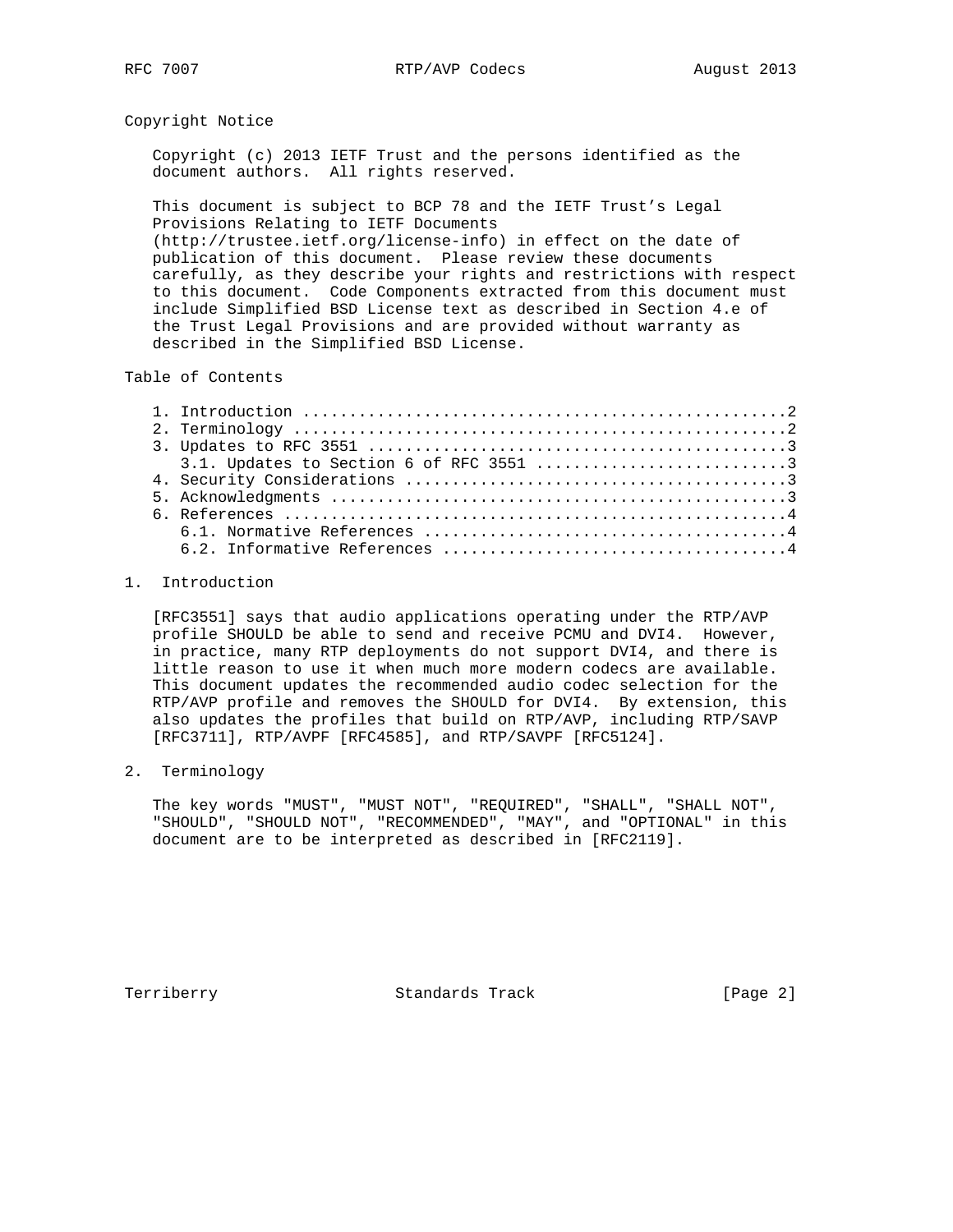# 3. Updates to RFC 3551

 The following text of [RFC3551] is hereby updated as set forth in Section 3.1:

 Audio applications operating under this profile SHOULD, at a minimum, be able to send and/or receive payload types 0 (PCMU) and 5 (DVI4). This allows interoperability without format negotiation and ensures successful negotiation with a conference control protocol.

3.1. Updates to Section 6 of RFC 3551

 This document updates the final paragraph of Section 6 of RFC 3551 by replacing "payload types 0 (PCMU) and 5 (DVI4)" with "payload type 0 (PCMU)". We also add a final sentence to that paragraph that states, "Some environments necessitate support for PCMU". This results in the following paragraph:

 Audio applications operating under this profile SHOULD, at a minimum, be able to send and/or receive payload type 0 (PCMU). This allows interoperability without format negotiation and ensures successful negotiation with a conference control protocol. Some environments necessitate support for PCMU.

4. Security Considerations

 This document does not introduce any new security considerations for [RFC3551].

5. Acknowledgments

Thanks to Colin Perkins for suggesting this update.

Terriberry Standards Track [Page 3]